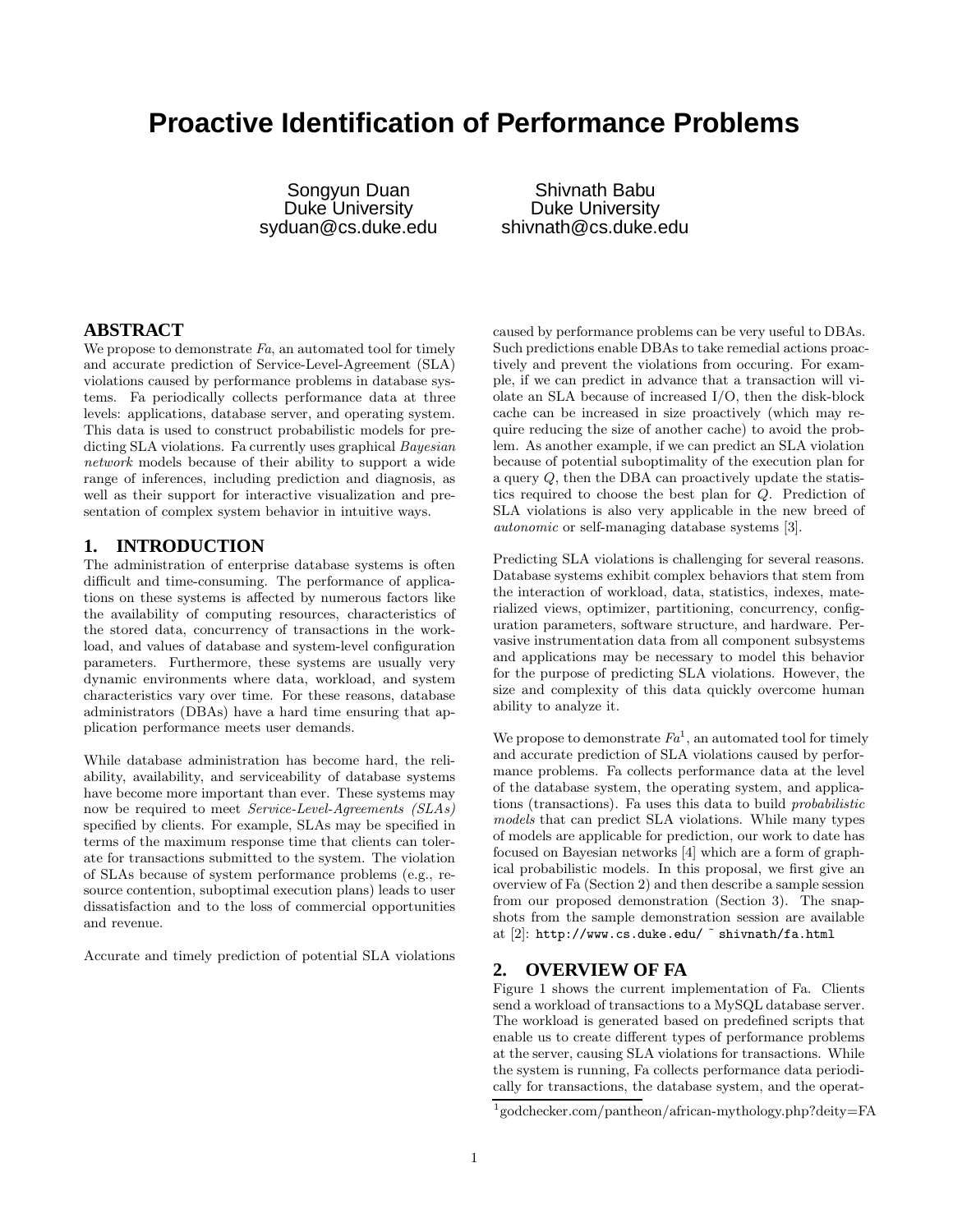

Figure 1: Overview of Fa

| Measurement<br>interval<br>$(1$ minute) | OS-level data<br>CPU util. | #IOs<br>(cpu_util)   (num_io) | MySOL status variables<br>#index accesses<br>$(\text{idx} \_\text{acc})$ |          | Transaction-level<br>#SLA violations<br>(sla vio) |          |
|-----------------------------------------|----------------------------|-------------------------------|--------------------------------------------------------------------------|----------|---------------------------------------------------|----------|
| 10                                      | 16%                        | 37                            | 32                                                                       | $\cdots$ |                                                   | $\cdots$ |
| 11                                      | 22%                        | 41                            | 36                                                                       | $\cdots$ |                                                   | $\cdots$ |
| 12                                      | 72%                        | 72                            | 67                                                                       |          |                                                   | $\dots$  |
| 13                                      | 84%                        | 70                            | 65                                                                       |          |                                                   | $\cdots$ |
| 14                                      | 75%                        | 68                            | 63                                                                       |          |                                                   | $\cdots$ |
| $\cdots$                                |                            |                               |                                                                          |          |                                                   | $\cdots$ |

Figure 2: Performance data collected by Fa

ing system. The data collected in each measurement interval is merged based on the time of measurement. The combined data is input to Fa's model builder which builds and maintains a Bayesian network that represents the data.

The constructed Bayesian network can be interactively visualized in Fa using the *B-Course* tool [1]. This feature is designed for DBAs to visualize complex system behavior in simple and intuitive ways. The performance data collected during the current measurement interval is used by the Bayesian network to predict SLA violations for a window of time into the future. The Bayesian network can answer diagnostic queries on the predicted violations as well. Next, we give an overview of the main components of Fa.

### **2.1 Workload Generator**

We have built a scripted workload generator that can generate workloads that cause different types of performance problems inside the database server. This tool gives us a controlled setting to study the relationships among various performance problems, their causes, their symptoms, and the accuracy and timeliness of models in predicting these problems. Currently, we inject performance problems and cause SLA violations through changes in the workload. We vary, e.g., the number and concurrency of transactions, the amount of data touched by each transaction, and the statistics of the stored data. Our sample demonstration session (Section 3) illustrates one instance of causing performance problems using the workload generator.

# **2.2 Data Collection**

Figure 2 shows a snapshot in time of the data collected by Fa. (Detailed description and examples of the collected data are given along with snapshots from our sample demonstration session at [2].) During each measurement interval, Fa collects data at three levels:

- Operating system: Fa uses the sar utility [5] to collect performance data at the level of the operating system. While sar exports more than 100 attributes totally about the performance of various system components, we have so far used information about CPU utilization (6 attributes) and I/O transfers (5 attributes) only.
- Database server: MySQL maintains a set of status variables that provide information about server operation and performance. The version of MySQL that we use in our sample demonstration session maintains 133 status variables. (The latest version of MySQL maintains around 220 status variables.)
- Transactions: During each measurement interval, Fa records the number of transactions that completed during the interval, the average response time of these transactions, and the number of transactions that violated SLAs. This data is collected online from MySQL query logs.

The operating system, database server, and transaction data collected in each measurement interval are merged and input to the model builder. Currently, Fa does not collect any extra data apart from the data normally exported by the database server and operating system. For instance, we have not modified the source code of the systems to add extra instrumentation code. Our goal is to first study the effectiveness of prediction for off-the-shelf systems.

#### **2.3 Model Builder**

As mentioned earlier, Fa builds and uses Bayesian networks for predicting (and diagnosing) SLA violations caused by performance problems.

A Bayesian network  $B(X)$  corresponding to a set of random variables  $X = X_1, X_2, \ldots, X_n$  represents the joint probabil-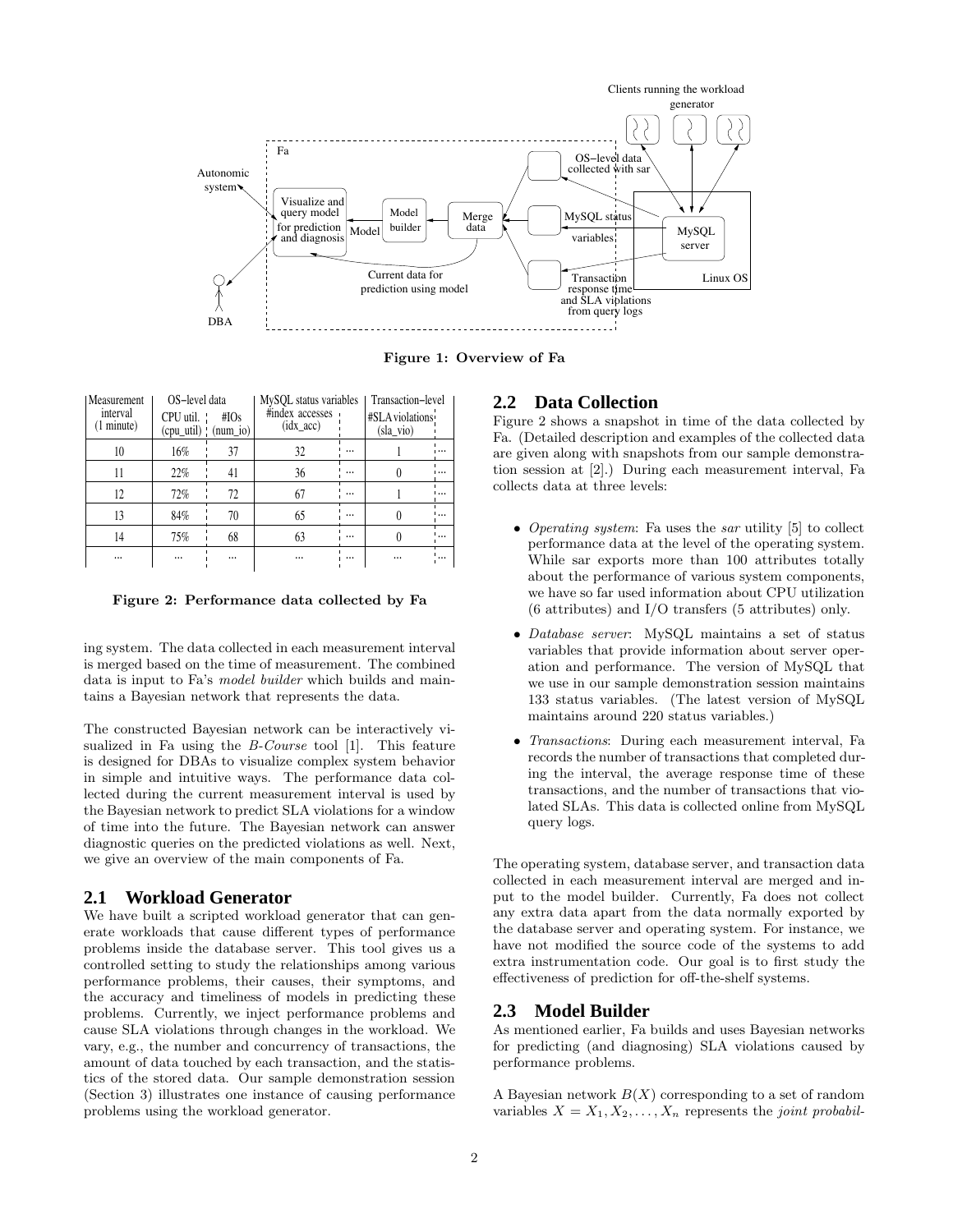| Measurement<br>interval<br>(1 minute) | OS-level data<br>CPU util. | #IOs<br>(cpu_util)   (num_io) | MySQL status variables<br>#index accesses<br>$(\text{idx}\_\text{acc})$ |          | Transaction-level<br>#SLA violations<br>$sla$ vio) |          |
|---------------------------------------|----------------------------|-------------------------------|-------------------------------------------------------------------------|----------|----------------------------------------------------|----------|
| 10                                    | 16%                        | 37                            | 32                                                                      |          | 0                                                  |          |
| 11                                    | 22%                        | 41                            | 36                                                                      | $\cdots$ |                                                    |          |
| 12                                    | 72%                        | 72                            | 67                                                                      |          |                                                    | $\cdots$ |
| 13                                    | 84%                        | 70                            | 65                                                                      | $\cdots$ |                                                    |          |
| 14                                    | 75%                        | 68                            | 63                                                                      |          |                                                    | $\cdots$ |
|                                       |                            |                               |                                                                         |          |                                                    |          |

Figure 3: Shifted data used to build example model

ity distribution function of X, denoted  $JPDF(X) = P(X_1,$  $X_2, \ldots, X_n$ ).  $B(X)$  is a directed acyclic graph with n vertices corresponding to the *n* variables  $X_1, X_2, \ldots, X_n$  comprising X. The vertex  $X_i$  in  $B(X)$  is associated with a parameter  $P(X_i|Parents(X_i))$  that represents the conditional probability distribution function of  $X_i$  given the values of  $X_i$ 's parents  $Parents(X_i)$  in  $B(X)$ . Since  $B(X)$  represents  $JPDF(X)$ , the structure and parameters of  $B(X)$  satisfy (approximately) the following equation for all  $(X_1 = x_1, X_2 =$  $x_2, \ldots, X_n = x_n$  [4]:

$$
P(x_1, x_2, \ldots, x_n) = \Pi_{i=1}^n P(X_i = x_i | Parents(X_i))
$$

As an illustration, consider a Bayesian network  $B(X)$  to predict SLA violations three minutes in advance for the data in Figure 2, where  $X$  is the set of attributes in the figure. First, we shift the values in the transaction columns ahead by three rows to get the data in Figure 3. (Note that each row in Figures 2 and 3 corresponds to a one-minute measurement interval.) Then, we use a conventional Bayesian network construction algorithm [1] to build the network corresponding to the data in Figure 3.



Figure 4: Example Bayesian network

An example network B for this data is shown in Figure 4. B shows that SLA violations (sla vio) depend on CPU utilization (*cpu\_util*), number of  $I/Os$  ( $num\_io$ ), and number of index accesses ( $idx\_\text{acc}$ ). Because  $Parents(idx\_\text{acc})$  =  ${numio}$  in B, sla vio is independent of  ${numio}$  given the value of  $idx\_acc$ , indicating that an SLA violation because of increased I/O is probably due to increased index accesses.

# **2.4 Using Bayesian Networks**

Since a Bayesian network  $B(X)$  captures  $JPDF(X)$  for attributes  $X = X_1, X_2, \ldots, X_n, B(X)$  can answer any query of the form " $P(X_1 = x_1, X_2 = x_2, \ldots, X_n = x_n) = ?$ " or combinations of such queries. This core functionality enables  $B(X)$  to be used for a variety of purposes including prediction, diagnostic inferences, and intercausal inferences [4]; making  $B(X)$  extremely useful in Fa. For example, given the measurements  $cpu.util=20\%$ ,  $num.io=40$ , and idx acc=34 for the current interval, the probability of SLA violation three minutes ahead from the current interval can be computed from the Bayesian network in Figure 4 as " $P(sla\_vio > 1|cpu\_util = 20, num\_io = 40, idx\_acc =$  $34) = ?$ "

In our current implementation, the model builder waits until data has been collected from a user-specified number of measurement intervals, and then builds the model. The model is not updated thereafter. (This limitation is mainly due to the lack of efficient off-the-shelf tools for dynamic maintenance of Bayesian networks.) We plan to address this limitation in future.

# **3. SAMPLE DEMONSTRATION SESSION**

In this section we describe a sample session from our proposed demonstration of Fa. Snapshots of this session taken from our interactive visualizer are given at [2]. Section 3.1 describes the setup for this session, and Sections 3.2 and 3.3 outline how this session demonstrates Fa's model builder and the use of the constructed model for prediction and diagnosis of SLA violations.

#### **3.1 Setup**

In each individual session, we use our workload generator to cause a specific type of performance problem at the database server, creating occasional SLA violations. For the sample session considered in this section, we use a simple read-only workload composed of a single transaction type. Each transaction executes one parametrized range-search query on a table  $R(A, B)$  with three million rows and an unclustered index on attribute A. Each query has the form "select  $avg(B)$ from R where  $A > $1$  and  $A < $2$ ," where parameters \$1 and \$2 are chosen randomly from the domain of A. The range [\$1, \$2] determines the minimum amount of data that has to be accessed to answer the query. By increasing this range, we can increase the transaction response time, potentially causing violations of SLAs specified on response time. For our sample session, a response time of over 20 seconds is an SLA violation.

#### **3.2 Model Builder**

As shown in Figure 1, Fa collects performance data and builds a Bayesian network for predicting SLA violations as the system runs. The Bayesian network built by Fa for the system and workload in Section 3.1 is shown in Figure 6. For readability, we have given intuitive names to the attributes in the performance data. Figure 6 also indicates the strength of the dependency represented by each edge in the Bayesian network. Because of space limitations, the snapshot of this network from our visualizer, the data used to build the network, and the complete description of the attributes are given in [2].

#### **3.3 Prediction and Diagnosis**

The first interesting thing about the network in Figure 6 to a DBA is that while the performance data contains 149 attributes, the network has only 21 attributes. The rest of the attributes were found to be irrelevant in this setting. Figure  $5(a)$  shows a subgraph of Figure 6 around the sla vio attribute. The value of this attribute gives the number of SLA violations in the measurement interval five minutes from the